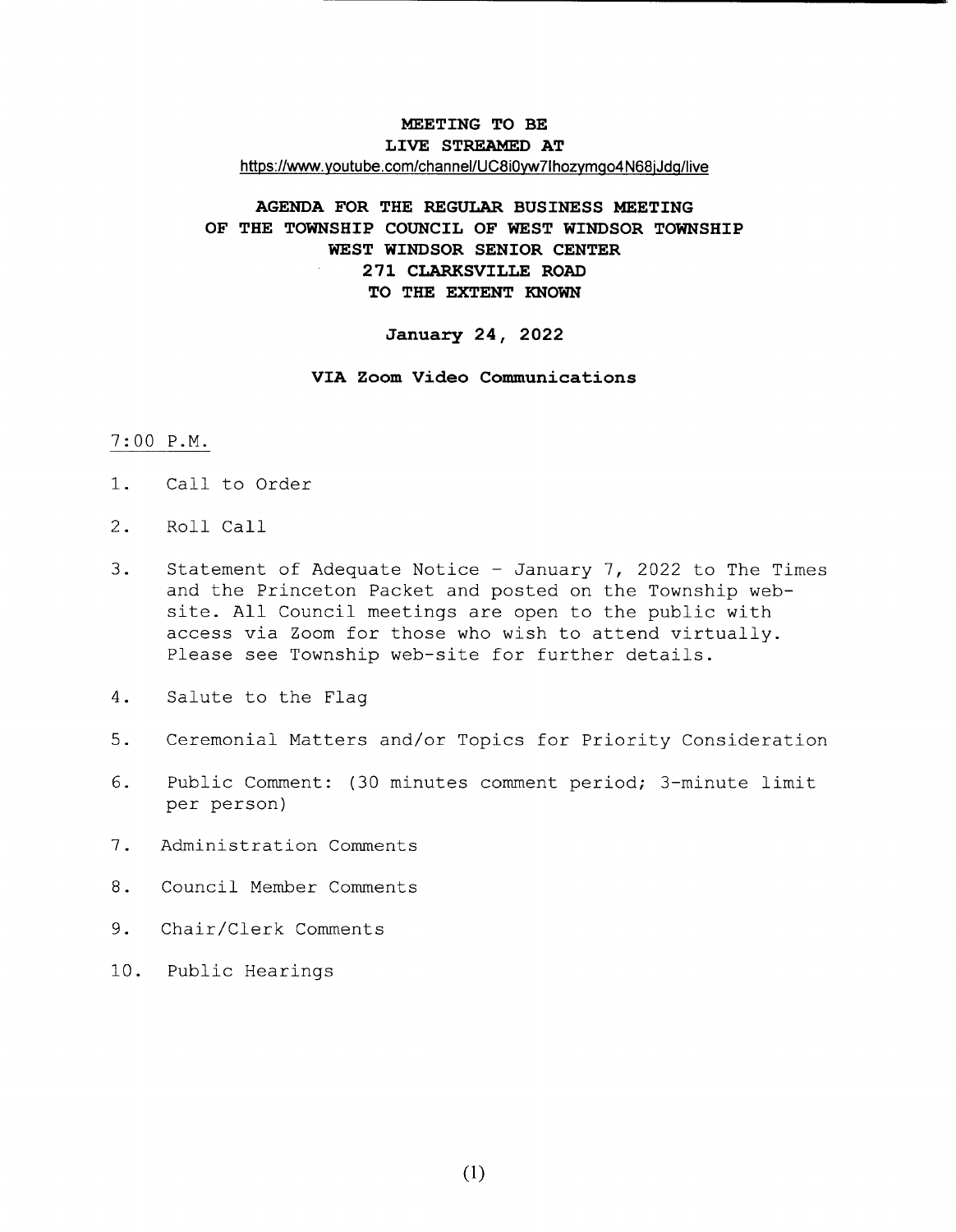#### 11. Consent Agenda

- A. Resolutions
- B. Minutes
- C. Bills & Claims
- 12. Items Removed from Consent Agenda
- 13. Recommendations from Administration and Council/Clerk
	- 2022- RO35 Authorizing the Appointment of Ishan Vanjara as <sup>a</sup> Student Member of the Human Relations Council
	- 2022- RO36 Authorizing the Mayor and Clerk to Execute <sup>a</sup> Developers Agreement with Palladium Realty LLC for PB19-15 Princeton Executive Center
	- 2022- RO37 Authorizing the Mayor and Clerk to Execute <sup>a</sup> Professional Services Agreement with Ed Schmierer of Mason, Griffin & Pierson as Conflict Attorney
	- 2022- RO38 Authorizing the Mayor and Clerk to Execute <sup>a</sup> Professional Services Agreement with Piazza and Associates as Affordable Housing Consultant - 18, 000 . 00
	- 2022- RO39 Authorizing the Mayor and Clerk to Execute <sup>a</sup> Professional Services Agreement with Ruderman Roth, LLC as Labor Attorney - \$50,000.00
	- 2022- RO40 Authorizing the Mayor and Clerk to Execute <sup>a</sup> Professional Services Agreement with Phoenix Advisors LLC as Financial Advisor  $-$  \$3,800.00
	- 2022- RO41 Authorizing the Mayor and Clerk to Execute <sup>a</sup> Professional Services Agreement with Suplee, Clooney & Company as Municipal Auditor - 27, 450 . 00
	- 2022- RO42 Authorizing the Mayor and Clerk to Execute <sup>a</sup> Professional Services Agreement with David P. Lonski as Special Tax Counsel for Tax Appeal Defense - \$ 40, 000 . 00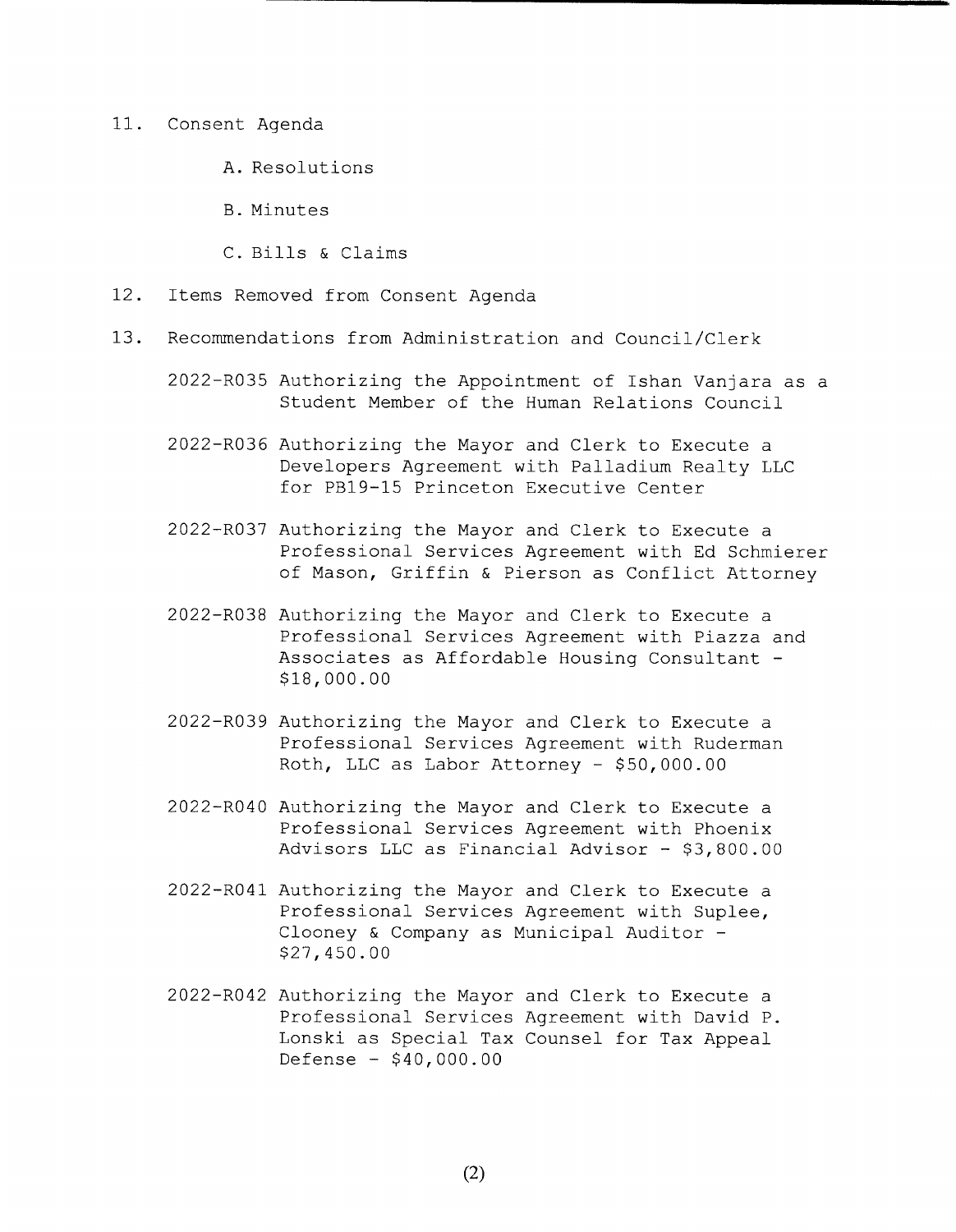- 2022- R043 Authorizing the Mayor and Clerk to Execute <sup>a</sup> Professional Services Agreement with Parker McCay, P.A. as Township Attorney - \$75,000.00
- 2022- R044 Authorizing the Reduction of Performance Guarantees for Private On- Site Improvements for the Project Known as Princeton Ascend, LLC (PB16-05)
- 2022- R045 Authorizing the Full Release of Performance Guarantees and Site Inspection Escrows for the Project Known as Princeton Junction Commons (PB88-27 AM & ZB19-10)
- 2022- R046 Authorizing the Business Administrator to Execute Change Order #1 with Meco, Inc. for an Increase of \$19, 209. 82 for Final Quantities Adjustment and Project Closeout for the Project Known as Southfield Road Roadway Reconstruction for <sup>a</sup> Revised Contract Amount of \$552,104.27
- 2022- R047 Authorizing the Business Administrator to Execute Change Order #1 with Meco Inc., for a Decrease of 4, 876. 79 for Final Quantities Adjustment and Project Closeout for the Project Known as Village Road East Reconstruction - (\$390,167.99)
- 2022- R048 Authorizing the Mayor and Clerk to Execute <sup>a</sup> Contract for Emergency Drainage Repair to the 48" Storm Sewer Pipe In the Rear of <sup>8</sup> Jewel Road to Ireland Construction Group, Inc., in the Amount of \$26, 920 . 00
- 2022- R049 Authorizing the Mayor and Clerk to Execute <sup>a</sup> Professional Services Agreement with GeoTrek Environmental and Surveying, LLC for In-House Engineering Services - \$3,000.00
- 2022- R050 Authorizing the Business Administrator to Purchase from CDW-G Microsoft Office Pro Software for the Police Division through New Jersey State Contract T3121 - \$16,172.00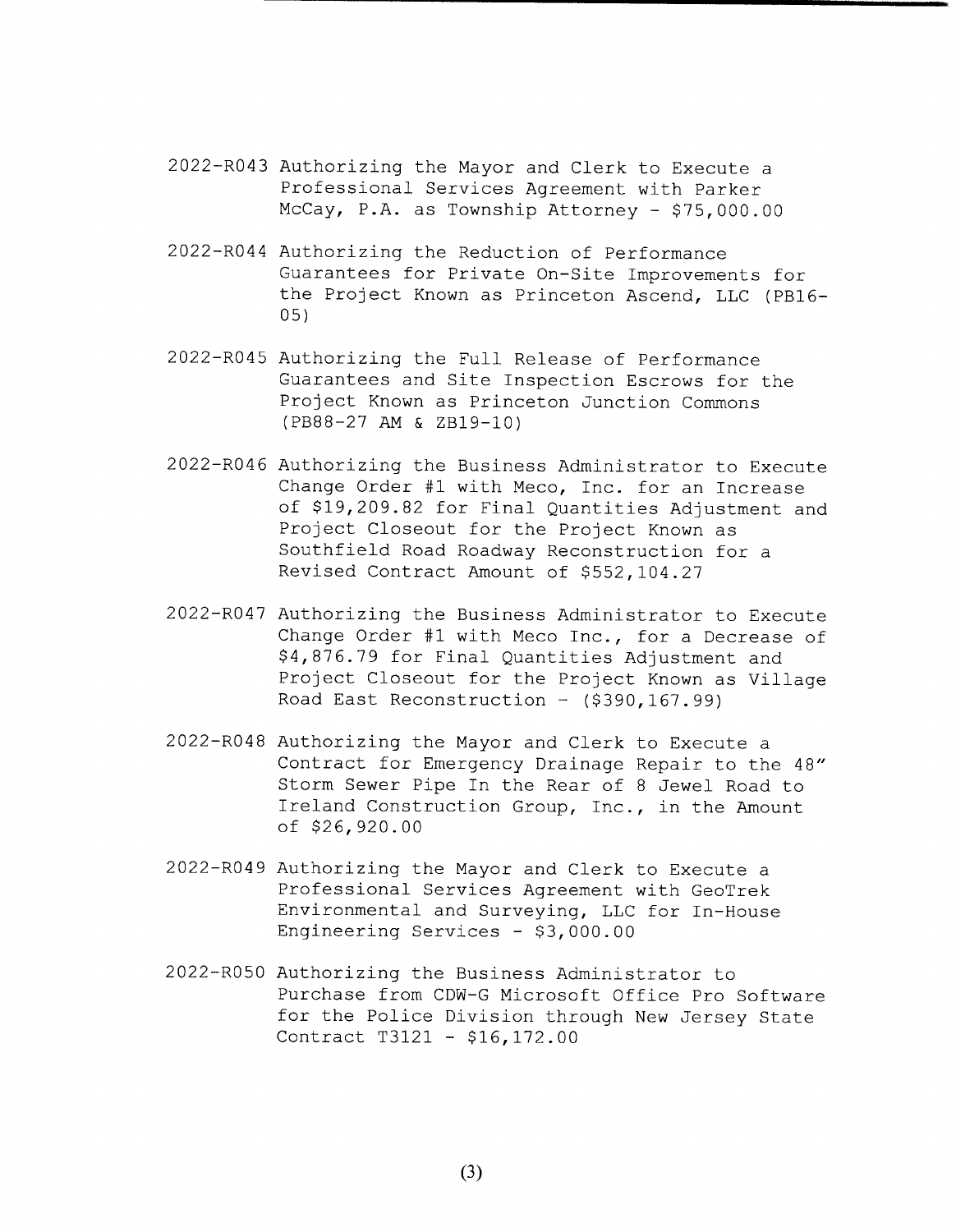- 2022- R051 Authorizing the Business Administrator to Purchase from CDW-G Toughbooks, keyboards and Accidental Damage Protection for the Division of Fire and Emergency Services - \$13,650.00
- 14. Introduction of Ordinances
- 15 . Additional Public Comment ( three- minute limit per person)
- 16. Council Reports/Discussion/New Business
- 17. Administration Updates
- 18. Closed Session
- 19. Adjournment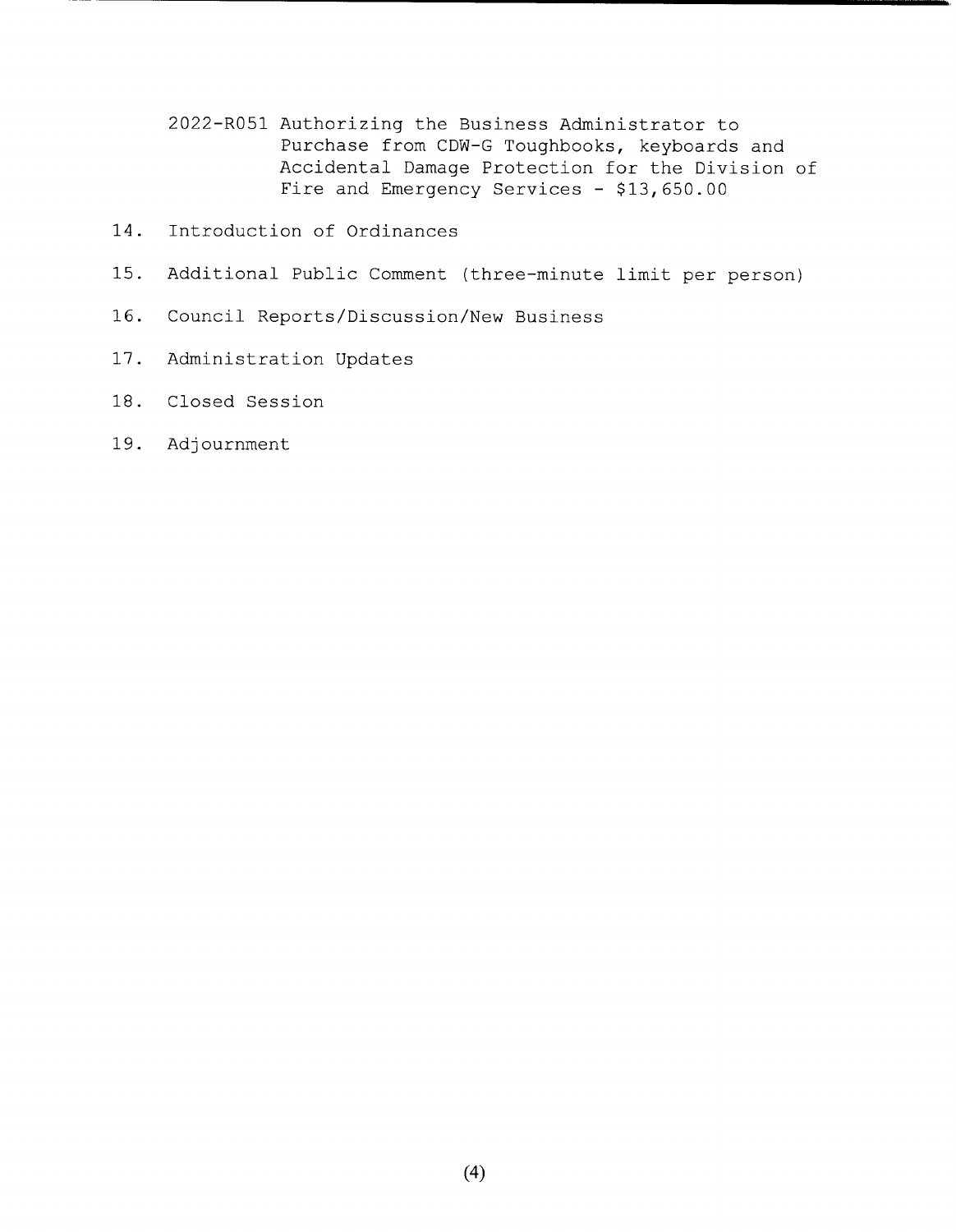| WHEREAS, a vacancy exists on the Human Relations Council for a student member; and |  |
|------------------------------------------------------------------------------------|--|
|------------------------------------------------------------------------------------|--|

- WHEREAS, Ishan Vanjara has expressed his interest in serving on the Human Relations Council; and
- WHEREAS, the term of this appointment is for two years expiring on December 31, 2023; and
- WHEREAS, Mayor Hemant Marathe recommends this appointment and seeks the Council's consent to appoint Ishan Vanjara to the Human Relations Council.
- NOW, THEREFORE, BE IT RESOLVED that the Township Council of the Township of West Windsor hereby approves (consents to) the following Human Relations Council appointment:

Ishan Vanjara Term to Expire 12/31/2023

Adopted: January 24, 2022

<sup>1</sup> hereby certify that the above resolution was adopted by the West Windsor Township Council at their meeting held on the 24th day of January, 2022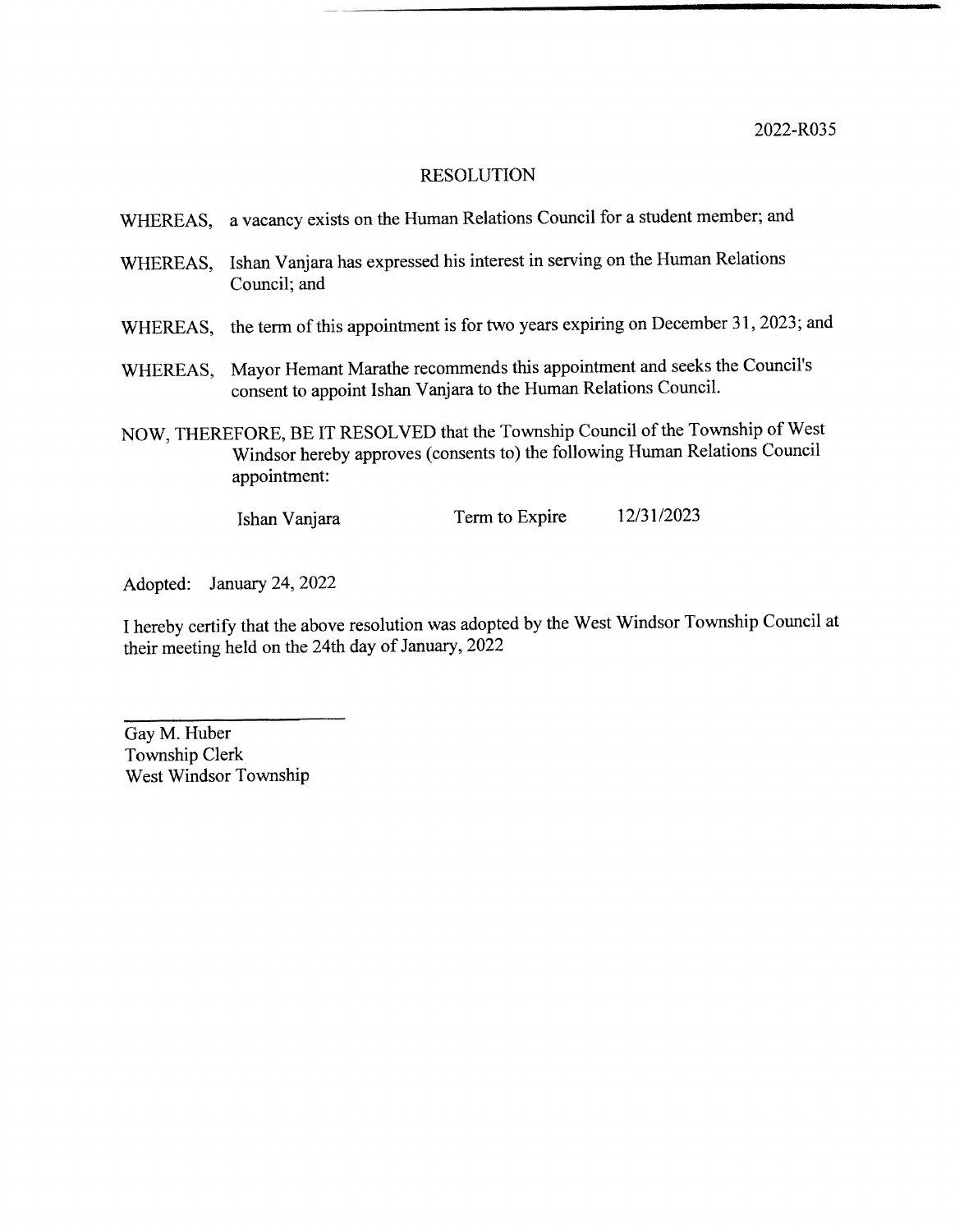- WHEREAS, on December 9, 2020 the West Windsor Township Planning Board approved the application (PB19-15) Princeton Executive Park (aka Palladium Realty LLC) for preliminary/final major site plan and subdivision approval for a mixed used planned development consisting of 656 multi- family residential units, a 130 room hotel with liquor license, 16,000 of retail space and a 6,915 sf restaurant; and
- WHEREAS, a condition of approval is the execution by the Developer of a Developer's Agreement with the Township, as prepared by the Planning Board's Counsel; and
- WHEREAS, the Developer's Agreement appended hereto has been prepared and executed; and
- WHEREAS, such Developer's Agreement accurately reflects the conditions stated in the Resolution of Memorialization; and
- WHEREAS, it would be in the best interest of the Township to execute such Developer's Agreement.
- NOW, THEREFORE BE IT RESOLVED by the Township Council of the Township of West Windsor that the Mayor and Township Clerk are hereby authorized and directed to execute a Developer's Agreement in the form attached hereto.

Adopted: January 24, 2022

I hereby certify this is <sup>a</sup> true copy of <sup>a</sup> resolution adopted by the Township Council of West Windsor at their meeting held on the 24<sup>th</sup> day of January, 2022.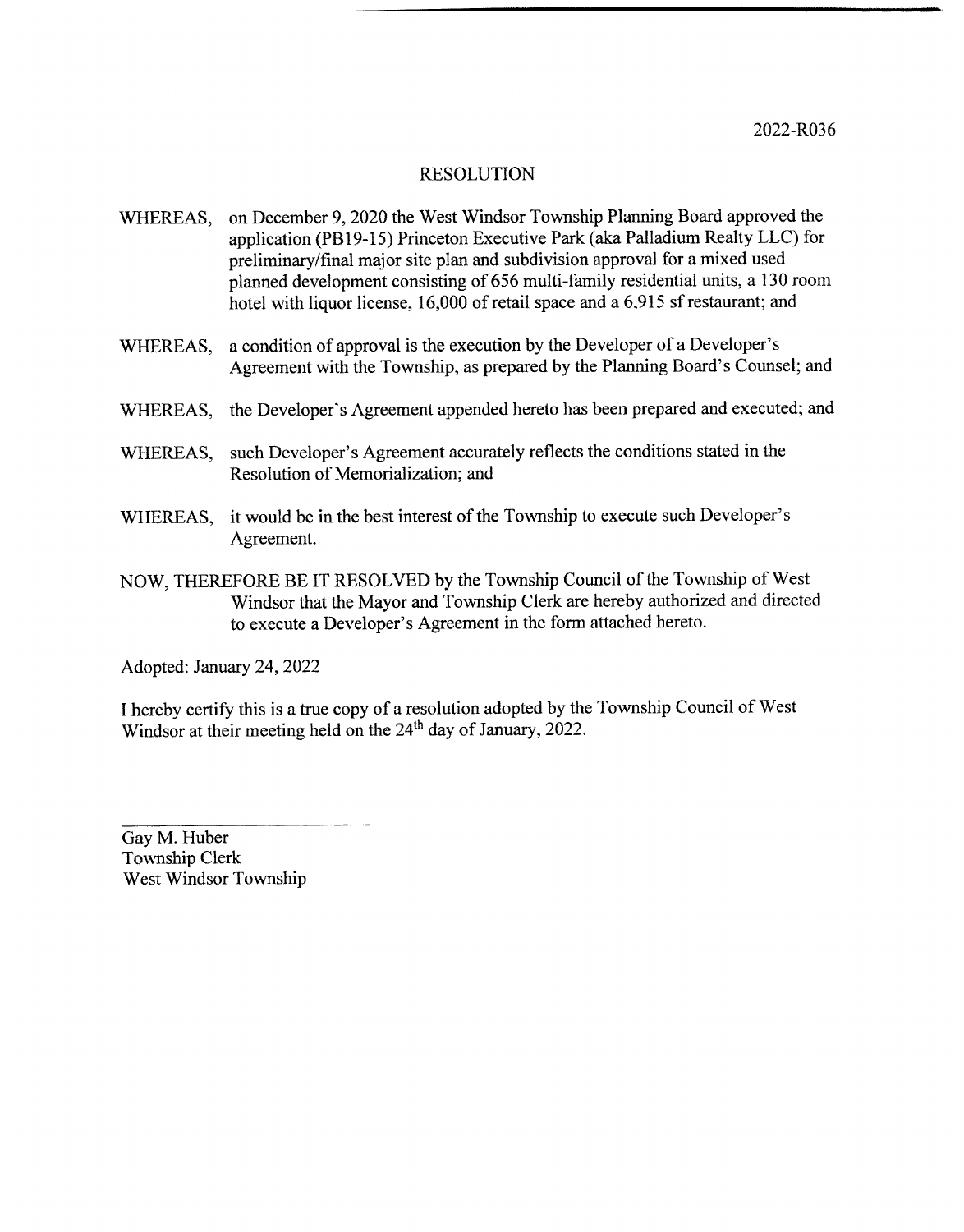- WHEREAS, the Township may need Conflict Attorney services when the Township Attorney's Office is conflicted; and
- WHEREAS, the Local Public Contracts Law N.J.S.A. 40A:11-5(1)(a) permits an award of contract for "professional services" without competitive bids, and the services contemplated to be rendered by the Conflict Attorney qualify as " Professional Services" under this law; and
- WHEREAS, the Township wishes to enter into a professional services agreement with Edwin W. Schmierer, Esq., and Mason, Griffin & Pierson for the performance of the aforesaid services; and
- WHEREAS, the Chief Financial Officer has certified that funds are available for the professional services agreement in the following line item:

Legal-Legal Fees 105-46-223 \$7,500.00

- NOW, THEREFORE, BE IT RESOLVED, by the Township Council of the Township of West Windsor that:
	- 1. The Mayor and Clerk are hereby authorized to execute, on behalf of the Township, a professional services agreement, with Edwin W. Schmierer, Esq. and Mason, Griffin& Pierson for the performance of conflict attorney services as needed for an amount not to exceed of \$7,500.00 for the period of January 1, 2022 through December 31, 2022.
	- 2. A notice of this action shall be printed in the legal newspaper used by the Township in accordance with law.

Adopted: January 24, 2022

<sup>1</sup> hereby certify that the above resolution was adopted by the West Windsor Township Council at their meeting held on the 24<sup>th</sup> day of January, 2022.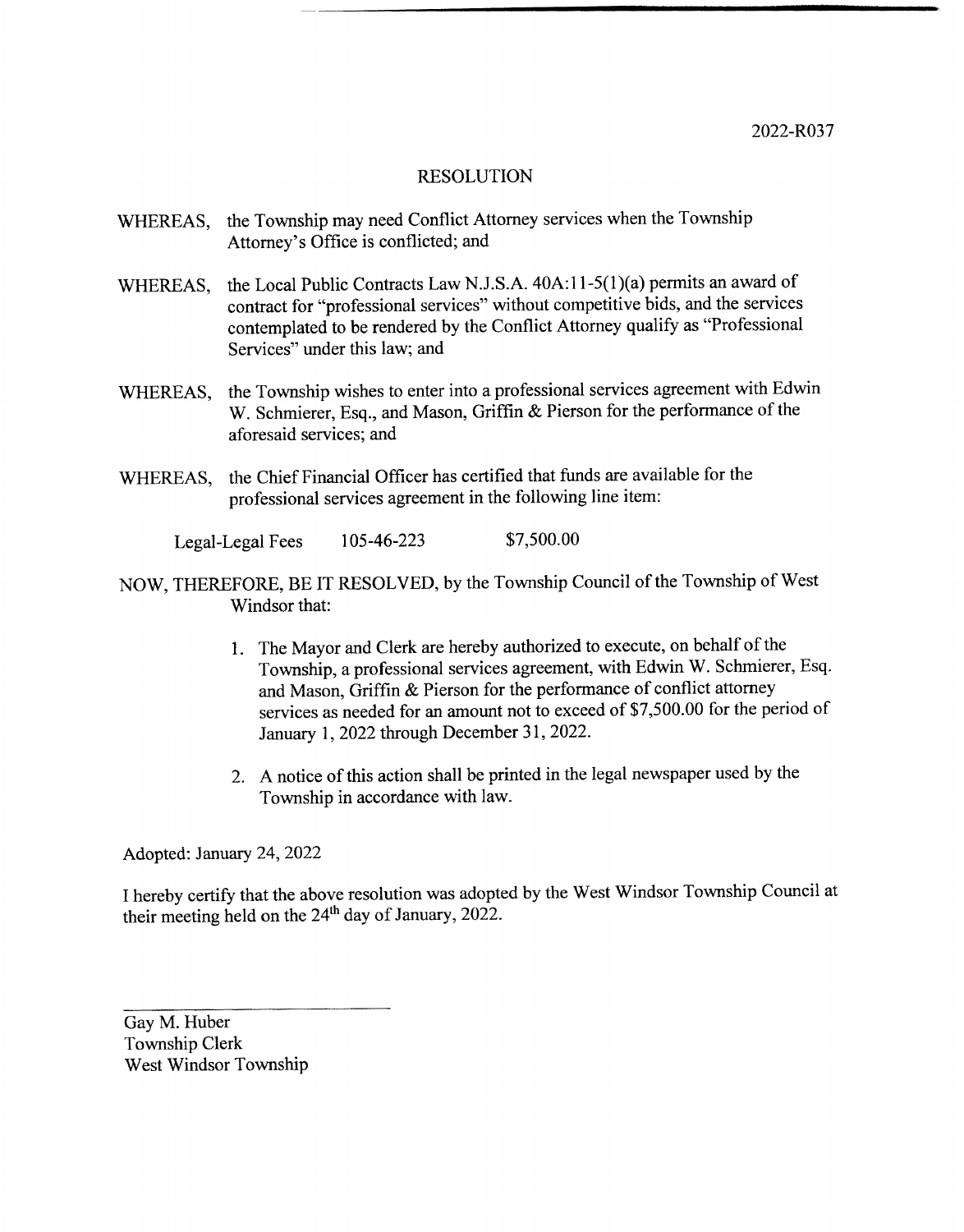- WHEREAS, the Township needs a consultant to assist in compliance with obligations and a desire to provide quality affordable housing in West Windsor Township; and
- WHEREAS, it is in the Township's best interests to continue to consult with Piazza  $\&$  Associates to perform such affordable housing services for ongoing and new projects; and
- WHEREAS, services to be performed may be retained by the Township without public advertising for bids pursuant to the Local Public Contracts Law, N.J.S.A. 40A:11-1 et seq. because the aforementioned services are professional in nature; and
- WHEREAS, the Local Public Contracts Law requires <sup>a</sup> resolution authorizing the award of contract for professional services without competitive bidding being publicly advertised; and
- WHEREAS, the professional services agreement appropriately sets forth the obligation of the parties with respect to such services; and
- WHEREAS, Certification of Funds has been received from the Chief Financial Officer and funds for said contract are available in the following line item appropriation account:

Affordable Housing Trust Fund 121201 \$18,000.00

- NOW, THEREFORE, BE IT RESOLVED by the Township Council of the Township of West Windsor as follows:
	- 1. The Mayor and Clerk are hereby authorized to execute, on behalf of the Township <sup>a</sup> professional services agreement with Piazza& Associates to cover the period January 1, 2022 through December 31, 2022.
	- 2. The Agreement so authorized shall require the Provider to provide professional consulting services as outlined in the professional services agreement that shall be awarded without competitive bidding as authorized by the Local Public Contracts Law pursuant to N.J.S.A. 40A:11-1 because the services are professional in nature.
	- 3. A notice of this action shall be published in the newspaper used by the Township for legal publications as required by law within ten( 10) days of its passage.

Adopted January 24, 2022

I hereby certify that the above resolution was adopted by the West Windsor Council at their meeting held on the 24th day of January, 2022.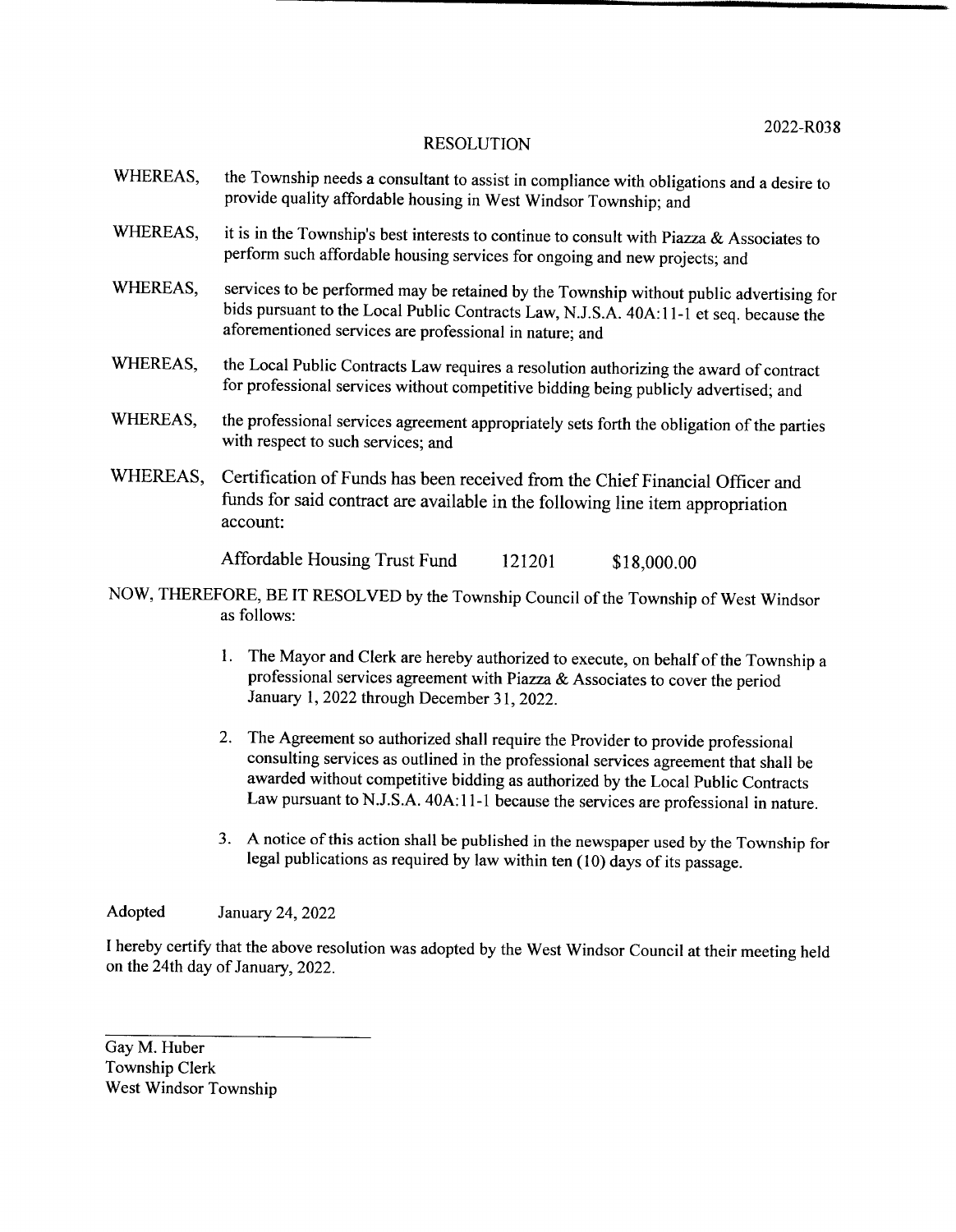2022-R039

# RESOLUTION

- WHEREAS, the Township of West Windsor has a need to acquire <sup>a</sup> labor attorney and related legal services; and
- WHEREAS, the term of the contract is January 1, 2022 through December 31, 2022; and
- WHEREAS, Ruderman Roth, LLC, will provide labor attorney and related legal services including but not limited to collective bargaining negotiations, grievances, administrative proceedings, arbitration, litigation and other projects authorized by the Business Administrator and/or Director of Law; and
- WHEREAS, the Township Chief Financial Officer has certified that funding for the labor attorney and related legal services is available in the following account:

Legal Consulting Services  $-105-46-210$  \$50,000.00.

- NOW THEREFORE, BE IT RESOLVED that the Township Council of the Township of West Windsor as follows:
	- 1. The Mayor and Clerk are hereby authorized to execute on behalf of the Township the professional services agreement with Ruderman Roth, LLC, to cover the period January 1, 2022 through December 31, 2022.
	- 2. The Agreement so authorized shall require the Provider to provide professional consulting services as outlined in the professional services agreement that shall be awarded without competitive bidding as authorized by the Local Public Contracts Law pursuant to N.J.S.A. 40A:11-1 because the services are professional in nature.
	- 3. A notice ofthis action shall be published in the newspaper used by the Township for legal publications as required by law within ten( 10) days of its passage.

Adopted: January 24, 2022

<sup>1</sup> hereby certify that the above resolution was adopted by the West Windsor Township Council at their meeting held on the 24th day of January 2022.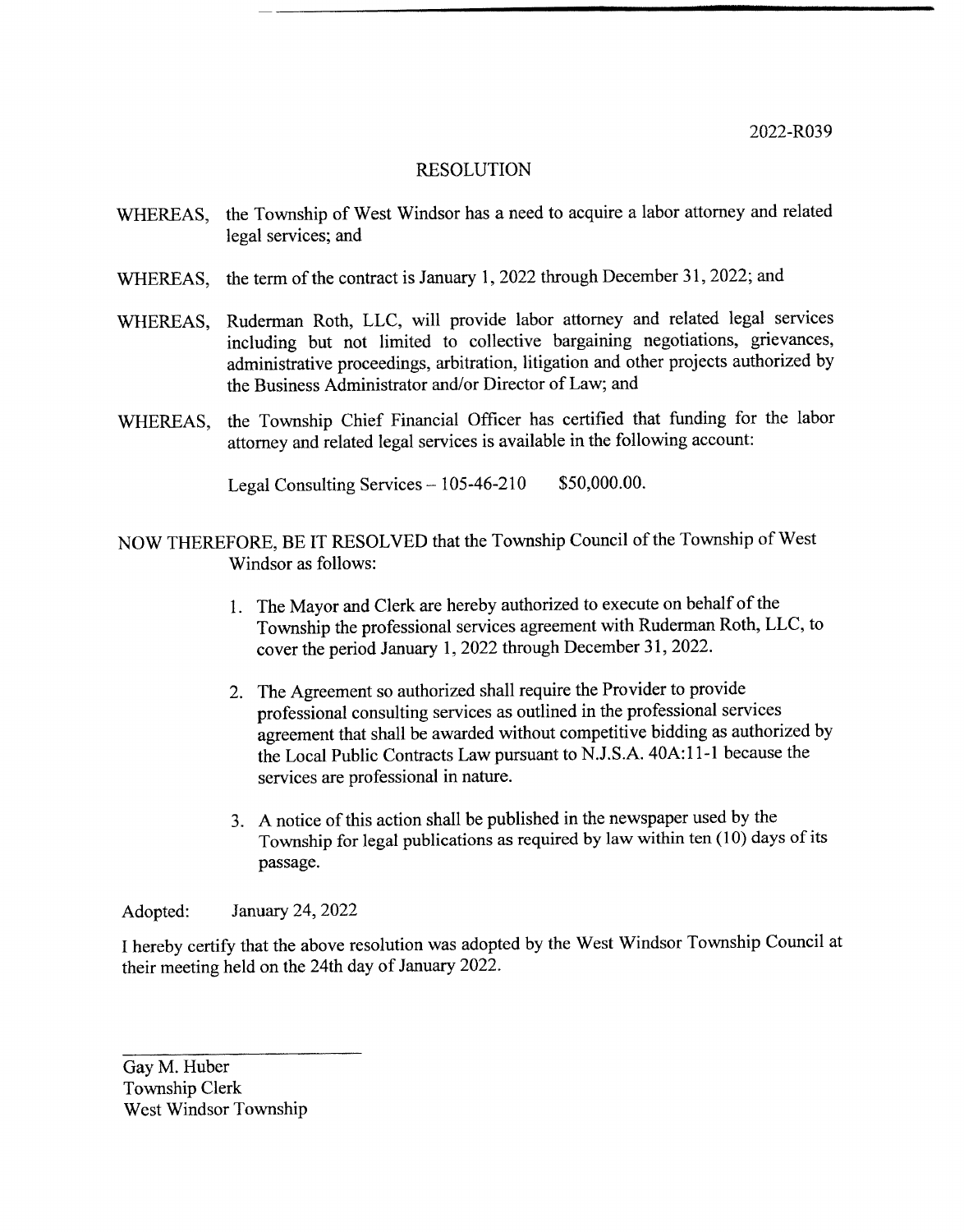- WHEREAS, there exists <sup>a</sup> need for specialized financial advisory services in connection with the issuance of bonds or notes of the Township of West Windsor ( the Township") in the County of Mercer, State of New Jersey, including the planning and development of <sup>a</sup> financing strategy and structure, coordinating the financing process, providing consulting services through the actual execution of the financing and providing follow- up reporting and analyses after the transaction is complete; and
- WHEREAS, such specialized financial advisory services can be provided by Phoenix Advisors, LLC, a financial advisory group of Bordentown, New Jersey, so recognized by the financial community; and
- WHEREAS, Certification of Funds has been received from the Chief Financial Officer and funds for said contract are available in the following account:

Roadway Improvements 405-2020-14-014 \$3,800.00

- NOW, THEREFORE, BE IT RESOLVED by the Township Council of the Township of West Windsor as follows:
	- 1) The Mayor and Clerk are hereby authorized to execute an Agreement with Phoenix Advisors, LLC. The financial advisory group of Phoenix Advisors, LLC of Bordentown, New Jersey, is hereby retained through December 31, 2022 to provide the specialized financial advisory services necessary in connection with the issuance of bonds or notes by the Township.
	- 2) The Professional Services Agreement is awarded without competitive bidding as a "Professional Service" in accordance with the Local Public Contracts Law; N.J.S.A.  $40A:11-5(1)$  (a), because it is for services performed by persons authorized by law to practice a recognized profession.
	- 3) A notice of this action shall be printed once in <sup>a</sup> Township legal newspaper.

Adopted: January 24, 2022

I hereby certify that the above resolution was adopted by the West Windsor Township Council at their meeting held on the 24th day of January, 2022.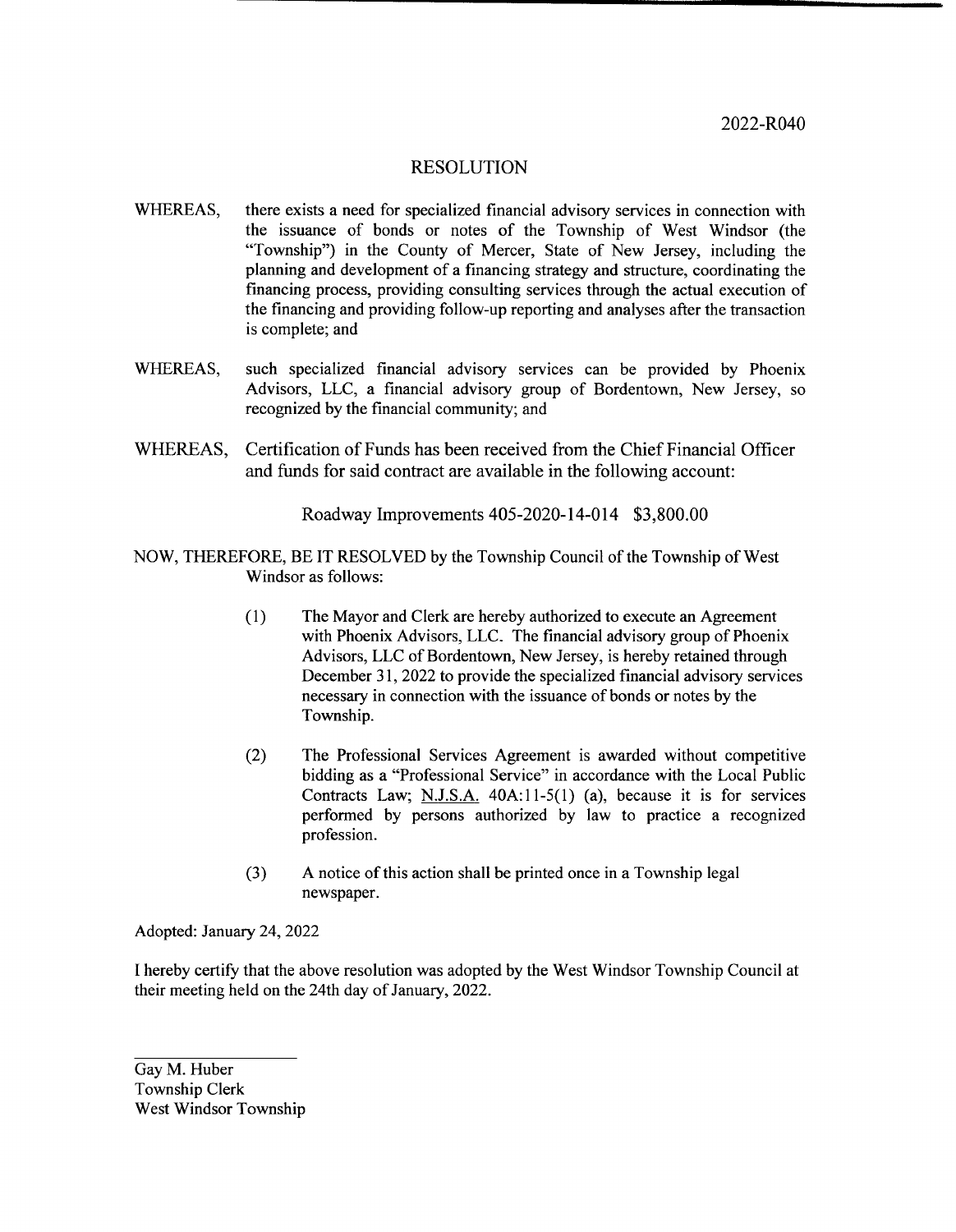2022-R041

## RESOLUTION

- WHEREAS, the Township of West Windsor has <sup>a</sup> need to acquire Professional Auditing Services; and
- WHEREAS, the Township's Business Administrator, Chief Financial Officer and Mayor recommend the reappointment of Warren M. Korecky., CPA, RMA, a partner in the firm of Suplee, Clooney and Company, to fulfill the requirements of the State of New Jersey for the performance of an annual audit; and
- WHEREAS, Certification of Funds has been received from the Chief Financial Officer and funds for said contract are available in the following account:
	- 2021 Audit and Accounting Service Other Expenses 105-07-203A \$27,450.00
- NOW, THEREFORE, BE IT RESOLVED by the Township Council of the Township of West Windsor:
	- 1. The Mayor and Township Clerk are hereby authorized to execute Professional Services Agreement with Warren M. Korecky as the Township Auditor through December 31, 2022.
	- 2. The Professional Services Agreement so authorized shall require the provider to perform Professional Auditing Services. The Contract shall be awarded without competitive bidding as authorized by the Local Public Contracts Law pursuant to N.J.S.A.  $40A:11-5(1)$  (a) (i) because the services are "Professional in nature".
	- 3. A notice of this action shall be published in the newspaper used by the Township for Legal Publications as required by law within ten 10) days of its passage.

Adopted: January 24, 2022

I hereby certify that the above resolution was adopted by the West Windsor Township Council at their meeting held on the 24th the day of January, 2022.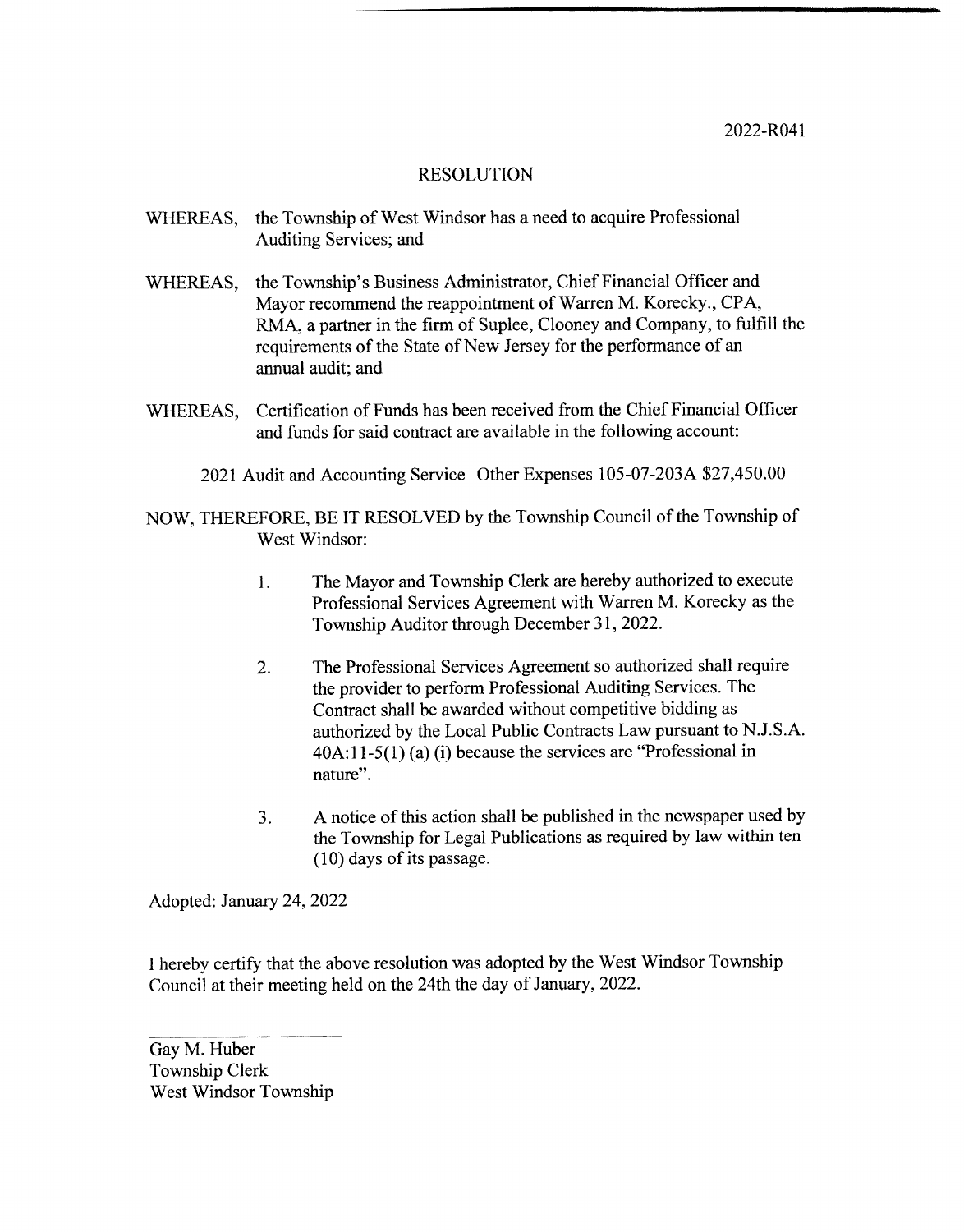- WHEREAS, the Township of West Windsor has a need to acquire additional legal services pursuant to the defense of assessment; and
- WHEREAS, the Township wishes to enter into <sup>a</sup> Professional Services Agreement with David P. Lonski, Esquire for the aforesaid services; and
- WHEREAS, the Chief Financial Officer has certified that funds are available for said Professional Services Agreement in the appropriation account:

Legal/Litigation 105-46-228 \$40,000.00

- NOW THEREFORE, BE IT RESOLVED by the Township Council of the Township of West Windsor that:
	- 1. The Mayor and Township Clerk are hereby authorized to execute a professional services agreement with David P. Lonski, as Special Tax Counsel, through December 31, 2022.
	- 2. This contract is being awarded without competitive bidding as a "professional" service" in accordance with N.J.S.A  $40A:11-5(1)$  (a) of the Local Public Contracts Law; and
	- 3. A notice of this action shall be published in the newspaper used by the Township for legal publications as required by law within ten( 10) days of its passage.

Adopted: January 24, 2022

I hereby certify that the above resolution was adopted by the West Windsor Township Council at their meeting held on the 24th day of January, 2022.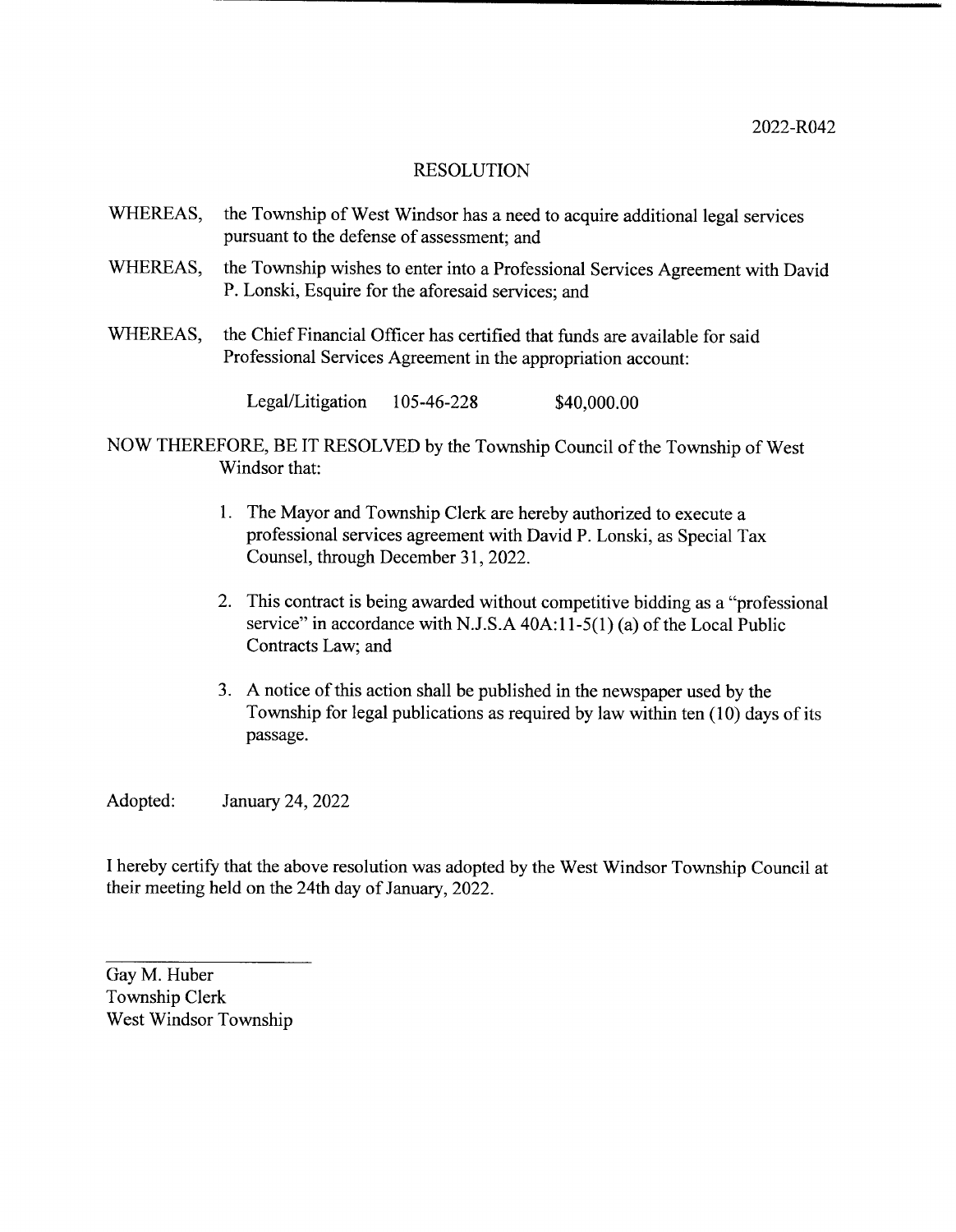- WHEREAS, there exists a need for the Township to obtain counsel to provide legal services to the Township for the year 2022 and appointment of <sup>a</sup> municipal attorney as authorized by State law; and
- WHEREAS, the Local Public Contracts Law N.J.S.A. 40A:11-5(1)(a) permits an award of contract for "professional services "without competitive bids, and the services contemplated to be rendered by the Attorneys qualify as "Professional Services" under this law; and
- WHEREAS, the Township wishes to enter into a professional services agreement with Parker McCay P.A., a firm of licensed New Jersey Attorneys, for the performance of the aforesaid services; and
- WHEREAS the Chief Financial Officer has certified that funds are for said professional services agreement in the following line item appropriation accounts for 2022:

| Legal – Legal Fees                  | 105-46-223 | \$35,000 |
|-------------------------------------|------------|----------|
| Legal – Legal Fees – Tsp. Council - | 105-46-224 | \$20,000 |
| $Legal-Litigation$                  | 105-46-228 | \$20,000 |
|                                     | Total      | \$75,000 |

- NOW, THEREFORE, BE IT RESOVLED, by the Township Council of the Township of West Windsor that:
	- 1, The Mayor and Clerk are hereby authorized to execute, on behalf of the Township, <sup>a</sup> professional services agreement, with Parker McCay P.A. for the performance of legal services and the appointment of <sup>a</sup> municipal attorney, for an amount not to exceed 75, 000 for the period of January 1, 2022 through December 31, 2022.
	- 2. A notice of this action shall be printed in the legal newspaper used by the Township.

Adopted: January 24, 2022

I hereby certify that the above resolution was adopted by the West Windsor Township Council at their meeting held on the 24th day of January, 2022.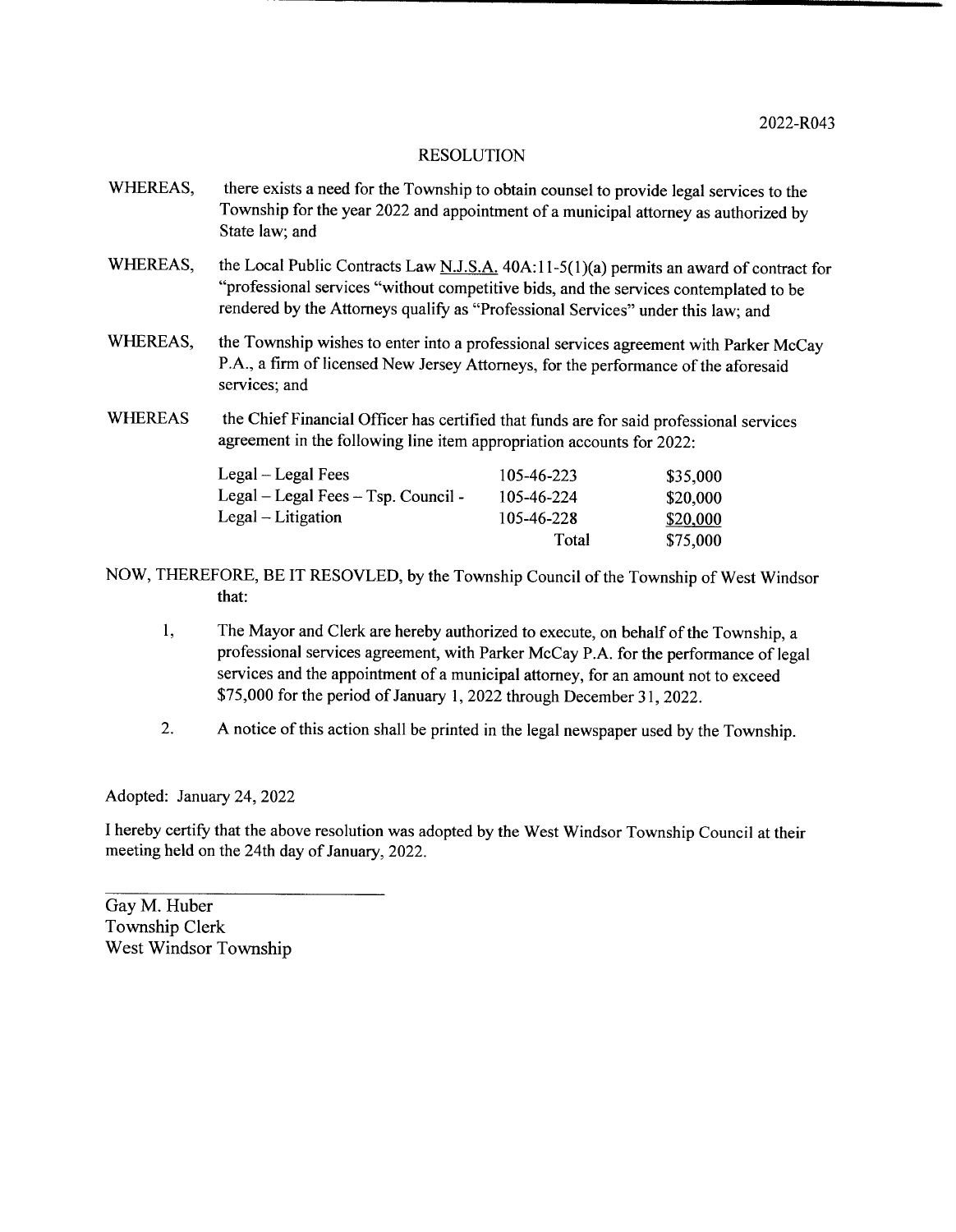- WHEREAS, Michael Jin on behalf of Princeton Ascend, LLC has made a request for <sup>a</sup> reduction of the performance guarantee associated with private on-site improvements within the project known as Princeton Ascend, LLC (PB16-05); and
- WHEREAS, the performance guarantee is currently at 100% of its original amount; and
- WHEREAS, the West Windsor Township Consulting Engineer for the project, Van Cleef Engineering Associates, and the Township Landscape Architect have performed inspections and recommends that the performance guarantee for private site improvements be reduced to 30% of the original amounts in connection with private on- site improvements within the project known as Princeton Ascend, LLC  $(PB16-05)$ , as follows:

| Performance    | Original     | Date         | Current      | Recommended           |
|----------------|--------------|--------------|--------------|-----------------------|
| Guarantee      | Amount       | <i>ssued</i> | Amount       | <b>Reduced Amount</b> |
| Bond #76127828 | \$203,800,00 | 1/11/19      | \$203,800.00 | \$61,140.00           |
| Cash           | \$22.643.00  | 1/14/19      | \$22,643.00  | \$6.793.00            |

- WHEREAS, the Township Engineer has reviewed the reports from the Consulting Engineer and Landscape Architect and recommends that this action be approved by the Township Council.
- NOW, THEREFORE, BE IT RESOLVED, by the Township Council of the Township of West Windsor, the following performance guarantee posted by Michael Jin for private on-site improvements within the project known as Princeton Ascend, LLC (PB16-05), be reduced, as follows:

| Performance    | Original     | Date    | Current      | Recommended    |
|----------------|--------------|---------|--------------|----------------|
| Guarantee      | Amount       | Issued  | Amount       | Reduced Amount |
| Bond #76127828 | \$203,800.00 | 1/11/19 | \$203,800.00 | \$61,140.00    |
| Cash           | \$22.643.00  | 1/14/19 | \$22,643.00  | \$6,793.00     |

BE IT FURTHER RESOLVED, the making of such estimates of the bond reduction based thereon shall not be taken or construed as an approval of any work so estimated, even if any individual line item(s) shows 100% completion. Final acceptance does not occur until the release of all applicable bonds and guarantees.

ADOPTED: January 24, 2022

<sup>1</sup> hereby certify that the above Resolution was adopted by the West Windsor Township Council at their meeting held on the 24th day of January 2022.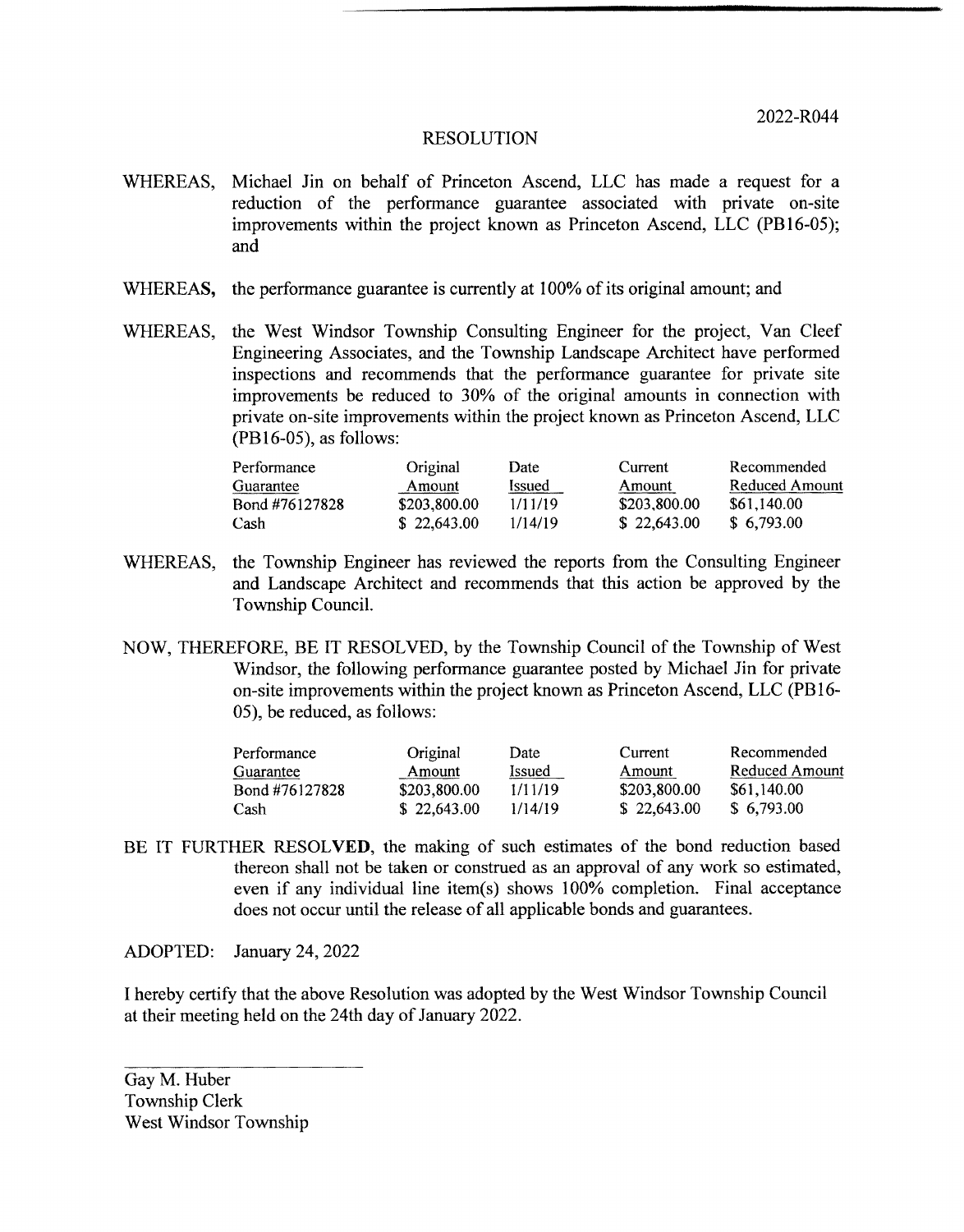- WHEREAS, Eric Rosenblum on behalf of Princeton Junction Commons, LLC ("Developer") has made <sup>a</sup> request for a release of the performance guarantees and site inspection escrows associated with private on- site improvements within the project known as Princeton Junction Commons (PB88-27AM); and
- WHEREAS, the subject property on Clarksville-Grovers Mill Road, designated as Block 10, Lot 15.03, has received approvals from the Zoning Board of Adjustment for a different use on the property under Project ZB19-10 which will require separate site plan review and approval and the subsequent posting of performance guarantees and inspection escrow for said project; and
- WHEREAS, the Township Engineer has reviewed the request and recommends that this action be approved by the Township Council in connection with private on-site improvements within the project known as Princeton Junction Commons (PB88-27AM), as follows:

Phase <sup>1</sup> Improvements

| Performance          | Original     | Date       | Current      | Recommended         |
|----------------------|--------------|------------|--------------|---------------------|
| Guarantee            | Amount       | Issued     | Amount       | Action              |
| FP0019950            | \$53,440.00  | 7/01/2013  | \$16,032.00  | <b>Full Release</b> |
| Cash/Ck              | \$5,938.00   | 7/03/2013  | \$1,782.00   | <b>Full Release</b> |
| Phase 2 Improvements |              |            |              |                     |
| Performance          | Original     | Date       | Current      | Recommended         |
| Guarantee            | Amount       | Issued     | Amount       | Action              |
| 589442S              | \$153,806.00 | 11/21/2014 | \$151,806.00 | <b>Full Release</b> |
| Cash/Ck              | \$16,867.00  | 11/26/2014 | \$16,867.00  | <b>Full Release</b> |

- WHEREAS, there remains balances in the Developer's inspection fee escrow account, which the Developer is entitled to have refunded; and
- WHEREAS, the Township Engineer recommends that the balance remaining in the inspection fee escrow account for the project be refunded as follows:

| Deposit     | Developer                 | Project ID | Project Name                    | <b>Escrow Balance</b> |
|-------------|---------------------------|------------|---------------------------------|-----------------------|
| Date        |                           |            |                                 | as of 11/29/21        |
| $7-03-2013$ | <b>Princeton Junction</b> | PB88-27AS1 | <b>Princeton Junction</b>       | \$5,508.77            |
|             | Commons, LLC              |            | Commons Phase 1                 |                       |
| 11-26-2014  | <b>Princeton Junction</b> |            | PB88-27AS2   Princeton Junction | \$34,369.44           |
|             | Commons, LLC              |            | Commons Phase 2                 |                       |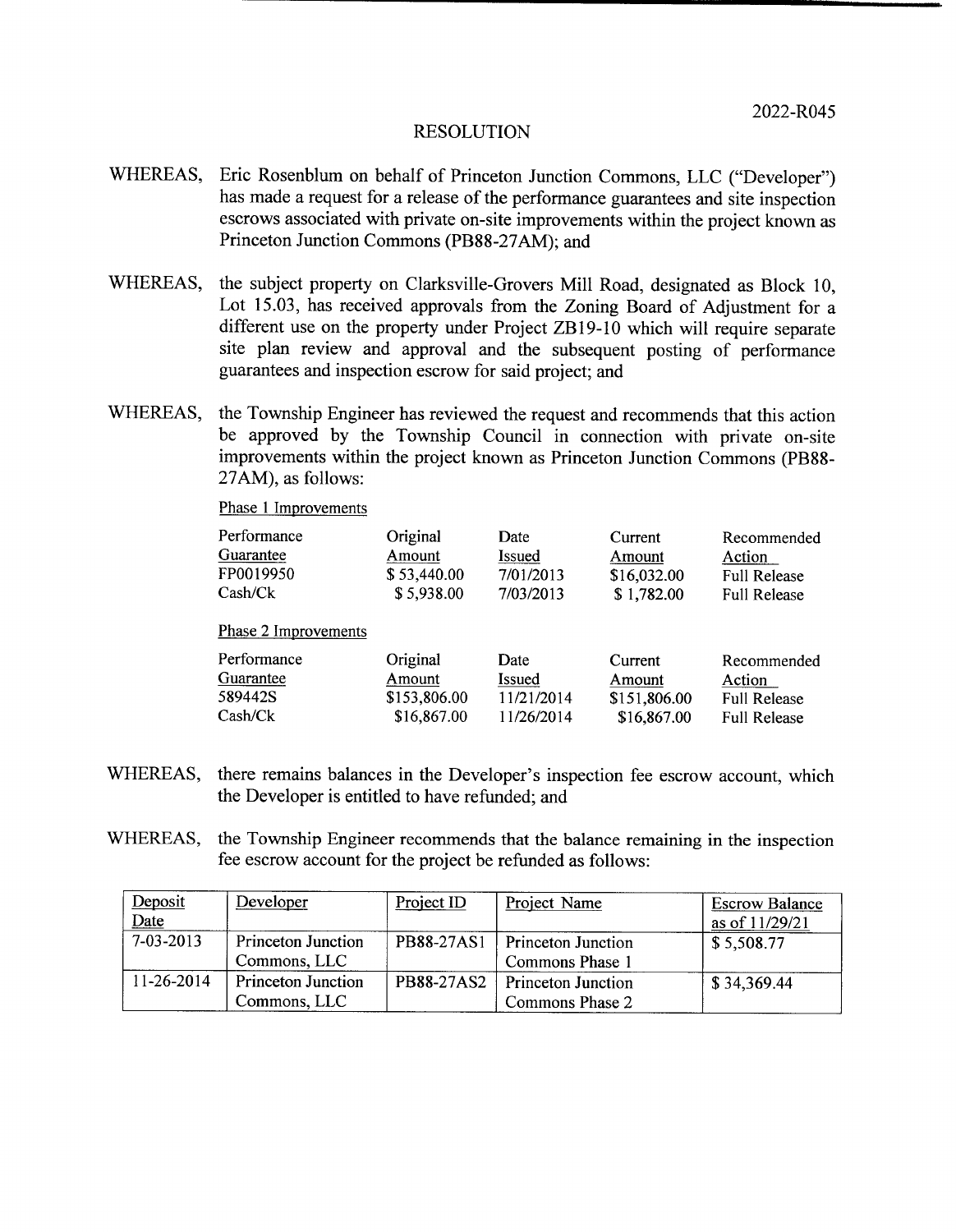# Page 2 2022-R045

NOW, THEREFORE, BE IT RESOLVED, by the Township Council of the Township of West Windsor, the performance guarantees posted by Eric Rosenblum for private onsite improvements within the project known as Princeton Junction Commons (PB88-27AM), be released, as follows:

Phase <sup>1</sup> Improvements

| Performance                                                            | Original                                          | Date                                       | Current                                          | Recommended                                                         |
|------------------------------------------------------------------------|---------------------------------------------------|--------------------------------------------|--------------------------------------------------|---------------------------------------------------------------------|
| Guarantee                                                              | Amount                                            | Issued                                     | Amount                                           | Action                                                              |
| FP0019950                                                              | \$53,440.00                                       | 7/01/2013                                  | \$16,032.00                                      | <b>Full Release</b>                                                 |
| Cash/CK                                                                | \$5,938.00                                        | 7/03/2013                                  | \$1,782.00                                       | <b>Full Release</b>                                                 |
| Phase 2 Improvements<br>Performance<br>Guarantee<br>589442S<br>Cash/CK | Original<br>Amount<br>\$153,806.00<br>\$16,867.00 | Date<br>Issued<br>11/21/2014<br>11/26/2014 | Current<br>Amount<br>\$151,806.00<br>\$16,867.00 | Recommended<br>Action<br><b>Full Release</b><br><b>Full Release</b> |

BE IT FURTHER RESOLVED, that the Chief Financial Officer is hereby authorized and directed to refund to the Developer the balances of the escrow deposits, and any applicable interest to which the Developer is entitled.

ADOPTED: January 24, 2022

I hereby certify that the above Resolution was adopted by the West Windsor Township Council at their meeting held on the 24th day of January 2022.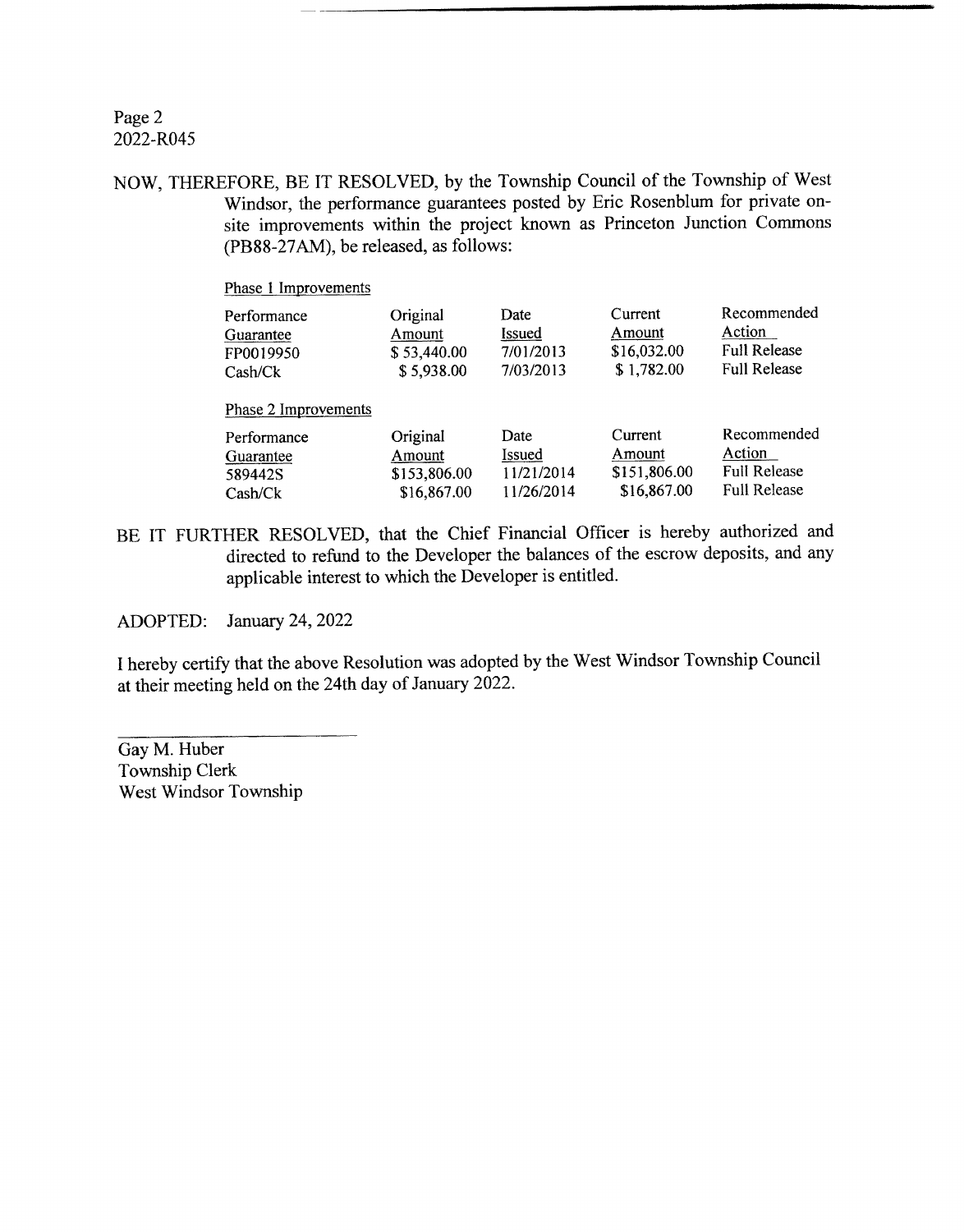- WHEREAS, West Windsor Township awarded a contract for the Southfield Road Roadway Reconstruction to Meco, Inc. on March 22, 2021 for the contract amount of \$532,894.45 Resolution 2021- R065) as set forth in the contract documents; and
- WHEREAS, Certifications of Funds for the original contract and Change Order No. 1 were received from the Chief Financial Officer and funds for said contract were available in the following line item appropriation accounts:

| <b>Annual Road Program NJDOT Grant</b> | 405-2019-18 012 \$532,894.45 |        |
|----------------------------------------|------------------------------|--------|
| <b>Account Title</b>                   | <b>Account Number</b>        | Amount |

- WHEREAS, Change Order No. 1, has been submitted by the contractor and accounts for an increase 3. 60%) associated with fuel and asphalt price indexing and supplemental work needed for traffic direction costs and ADA ramps required by the NJDOT; and
- WHEREAS, Certification of Funds has been received from the Chief Financial Officer and funds for said contract are available in the following line item appropriation account:

| <b>Annual Road Program NJDOT Grant</b> | 405-2019-18 012 \$19,209.82 |  |
|----------------------------------------|-----------------------------|--|
| Account Title                          | Account Number Amount       |  |

- WHEREAS, the Township Engineer has inspected the project and recommends the change order.
- NOW, THEREFORE, BE IT RESOLVED by the Township Council of the Township of West Windsor that Change Order No. 1 is hereby approved, adjusting the construction scope and quantities of the original contract amount of \$532,894.45 to a revised contract amount of 552, 104. 27.
- BE IT FURTHER RESOLVED that the Township Business Administrator is hereby authorized to execute Contract Change Order No. 1.

Adopted: January 24, 2022

I hereby certify that the above resolution was adopted by the West Windsor Township Council at their meeting held on the 24th day of January 2022.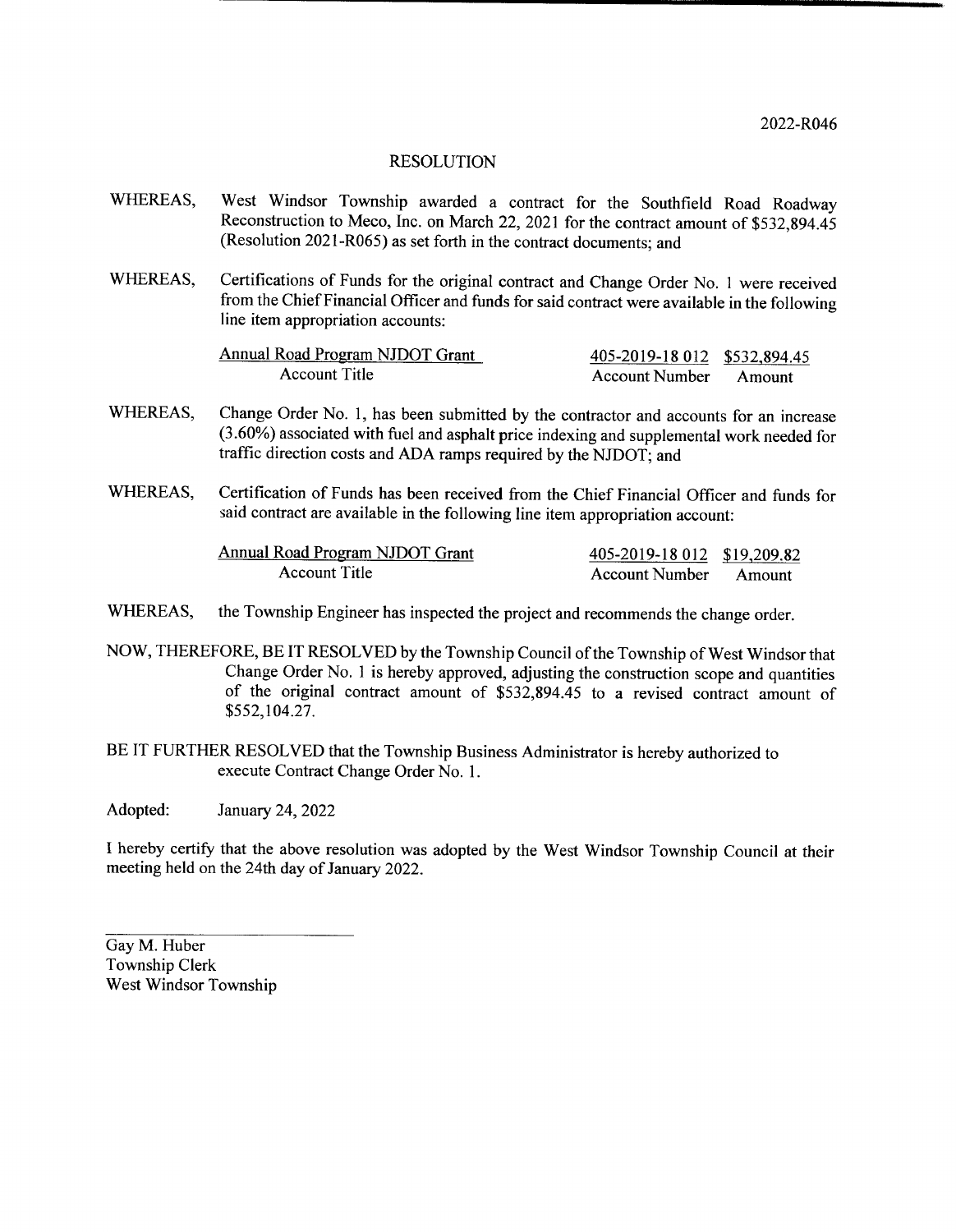- WHEREAS, West Windsor Township awarded a contract for the Village Road East Reconstruction to Meco, Inc. on February 24, 2020 for the contract amount of \$395,044.78 (Resolution 2020-R067) as set forth in the contract documents; and
- WHEREAS, Certification of Funds for the original contract were received from the Chief Financial Officer and funds for said contract were available in the following line item appropriation accounts:

| Roadway Improvements - DOT grant            | 405-2018-15 013       | \$350,000.00 |
|---------------------------------------------|-----------------------|--------------|
| <b>Account Title</b>                        | <b>Account Number</b> | Amount       |
| <b>Annual Residential Road Improvements</b> | 405-2015-06 007       | \$12,623.95  |
| <b>Account Title</b>                        | <b>Account Number</b> | Amount       |
| Roadway Improvements                        | 405-2017-21 008       | \$13,072.80  |
| <b>Account Title</b>                        | <b>Account Number</b> | Amount       |
| Roadway Improvements                        | 405-2018-15 012       | \$19,348.03  |
| <b>Account Title</b>                        | <b>Account Number</b> | Amount       |

- WHEREAS, Change Order No. 1 and final, has been submitted by the contractor and accounts for a decrease (-1.23%) of the total budget associated with increases to fuel and asphalt price indexing and supplemental work needed stormwater management and tree pruning and decreases to unit price items not needed; and
- WHEREAS, the Township Engineer has inspected the project and recommends the change order.
- NOW, THEREFORE, BE IT RESOLVED by the Township Council of the Township of West Windsor that Change Order No. I and final is hereby approved, adjusting the construction scope, length and quantities of the original contract amount of \$395,044.78 to a revised contract amount of \$390, 167.99.
- BE IT FURTHER RESOLVED that the Township Business Administrator is hereby authorized to execute Contract Change Order No. I and final.

Adopted: January 24, 2022

<sup>1</sup> hereby certify that the above resolution was adopted by the West Windsor Township Council at their meeting held on the 24th day of January 2022.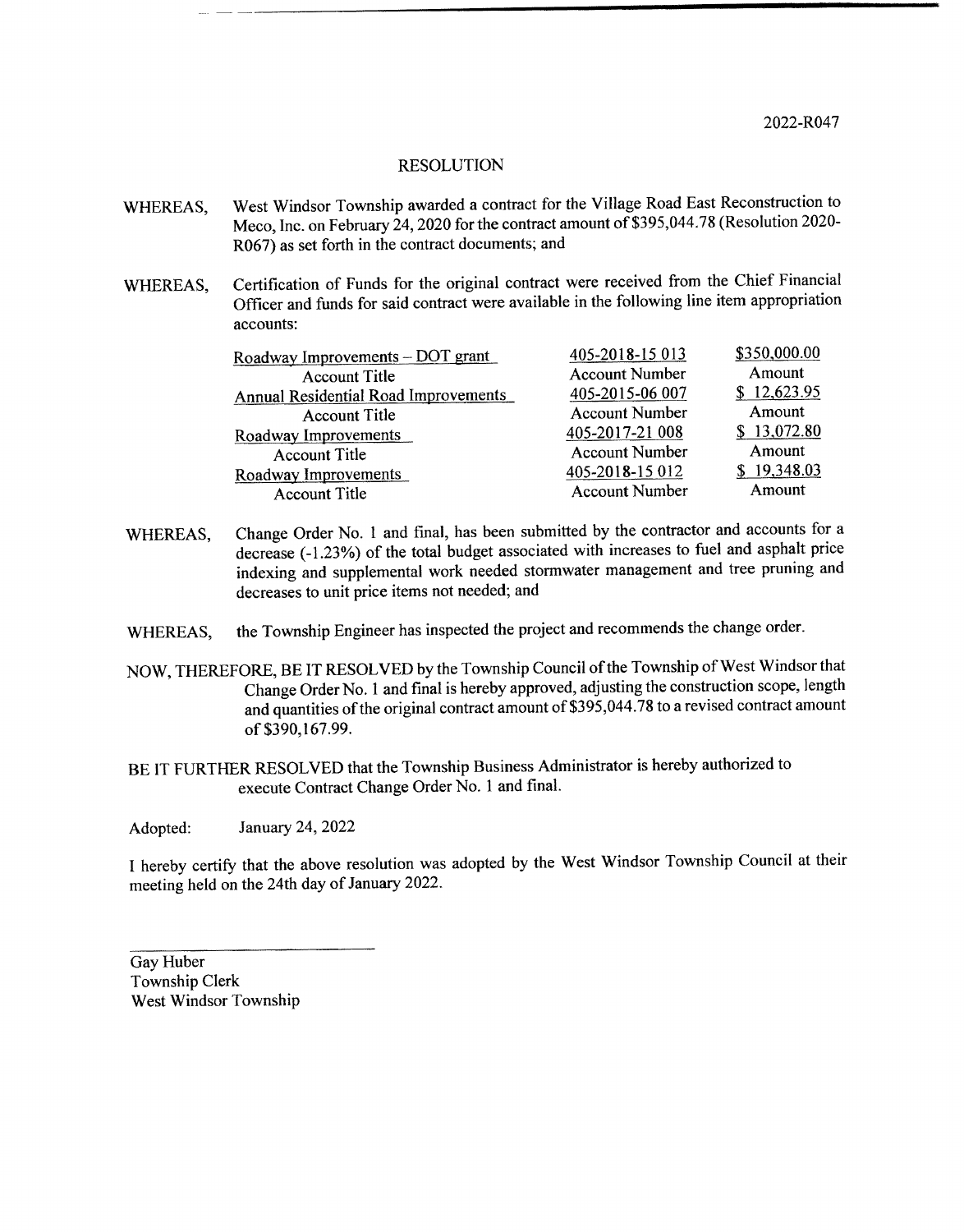- WHEREAS, an area of subsidence approximately 8 feet -10 feet in diameter, 7 feet deep at the high side and 4 feet deep at the low side and located on a steep slope, has formed within a drainage easement in the rear yard of <sup>8</sup> Jewel Road; and
- WHEREAS, the soil settlement (subsidence) appears to be caused by failure of the top of a 48" (fortyeight inch) diameter pipe; and
- WHEREAS, said damage to the pipe appears to have potentially been caused by construction loads placed on the pipe at some time after installation of the pipe; and
- WHEREAS, the Department of Public Works and the Division of Engineering staff determined that there was emergent need to repair the pipe due to the finding that each rain event appears to cause more of the existing soil to erode from the slope of the yard into the damaged pipe; and
- WHEREAS, the Township of West Windsor had a need to acquire contract services on an emergency basis according to the provisions of N.J.S.A. 40A: 11-6; and
- WHEREAS, the Township of West Windsor Director of Public Works and the Assistant Township Engineer have both reviewed the work conducted for this emergency repair and found said work to be consistent with standard practices and the invoices submitted to be reasonable for the response to this situation; and
- WHEREAS, Certification of Funds has been received from the Chief Financial Officer and funds for said contract are available in the following line item appropriation accounts:

Sanitary/Storm Sewer Maintenance 405-2017-21 027 \$26,920.00

- WHEREAS, in accordance with N.J.S.A. 40A:11-6, the Township Council is satisfied that the emergency exists, that it affects the public health, safety and welfare and that it requires immediate delivery of the aforesaid articles and/or services; and
- NOW, THEREFORE, BE IT RESOLVED by the Township Council ofthe Township of West Windsor as follows:
- 1) The Mayor and Clerk are hereby authorized to execute, on behalf of the Township <sup>a</sup> contract with Ireland Construction Group LLC for a contract price of \$26,920.00.
- (2) An executed copy of the Contract between the Township and Ireland Construction Group LLC and <sup>a</sup> copy of this Resolution, shall be on file and available for public inspection in the office of the Township Clerk.

Adopted: January 24, 2022

<sup>1</sup> hereby certify that the above Resolution was adopted by the West Windsor Township Council at their meeting held on the 24th day of January 2022.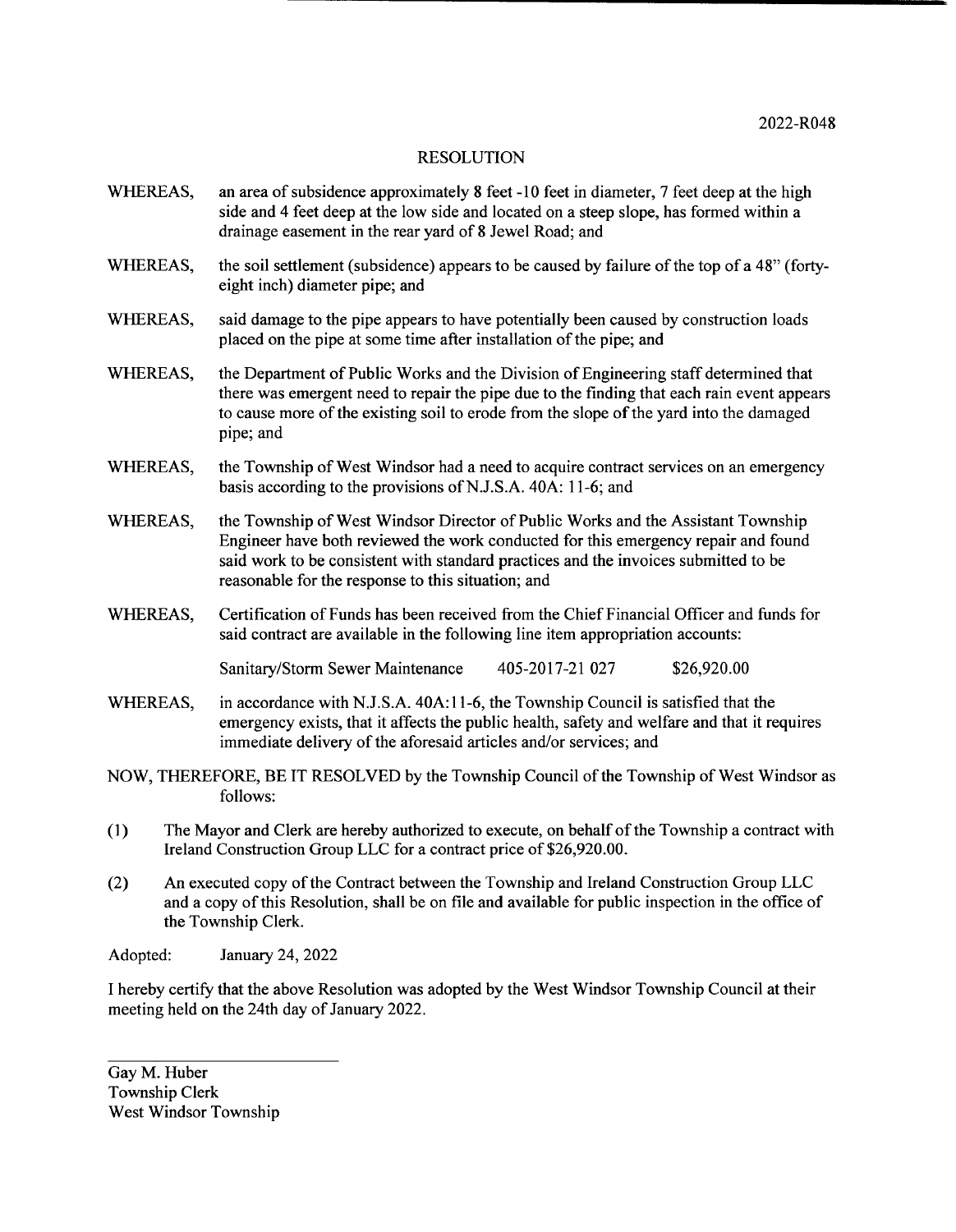- WHEREAS, the Township of West Windsor requires professional engineering services on <sup>a</sup> consultant basis for Professional Land Surveyor Services performed for miscellaneous engineering projects as assigned; and
- WHEREAS, the Township wishes to enter into a services agreement with GeoTrek Environmental and Surveying LLC for the aforesaid services; and
- WHEREAS, the Chief Financial Officer has certified that funds are available for said contract in the following line item appropriation account:

| <b>Engineering-Consultant Services</b> | 105-30-210     | \$3,000.00 |
|----------------------------------------|----------------|------------|
| Account Title                          | Account Number | Amount     |

- WHEREAS, the maximum amount of the contract is subject to the final adoption of the 2022 Local Municipal Budget and funds are available through account 105-30-210 Engineering Costs& Services: Consultants;" and
- WHEREAS, additional services may be required for various capital projects as assigned and may be certified to if funds are available as certified by the Township's Chief Financial Officer; and
- WHEREAS, services to be performed may be retained by the Township without public advertising for bids pursuant to the Local Public Contracts Law, N.J.S.A. 40A:11- $5(1)(a)$  because the aforesaid services are professional in nature; and
- WHEREAS, the Local Public Contracts Law requires <sup>a</sup> resolution authorizing the award of <sup>a</sup> professional services agreement for the services without competitive bidding be publicly advertised.
- NOW, THEREFORE, BE IT RESOLVED by the Township Council of the Township of West Windsor as follows:
	- 1) The Mayor and Clerk are hereby authorized to execute, on behalf of the Township a professional services agreement with GeoTrek Environmental and Surveying LLC to cover the period January 24, 2022 through December 31, 2022.
	- 2) The Agreement so authorized shall require the Provider to provide Professional Land Surveyor Services pursuant to its proposal dated December 22, 2021. The contract is awarded without competitive bidding as authorized by the Local Public Contracts Law pursuant to N.J.S.A.  $40A:11-5(1)(a)$  because the services are professional in nature.
	- 3) A notice of this action shall be published in the newspaper used by the Township for legal publications as required by law within ten( 10) days of its passage.

Adopted: January 24, 2022

I hereby certify that the above resolution was adopted by the West Windsor Township Council at their meeting held on the 24th day of January 2022.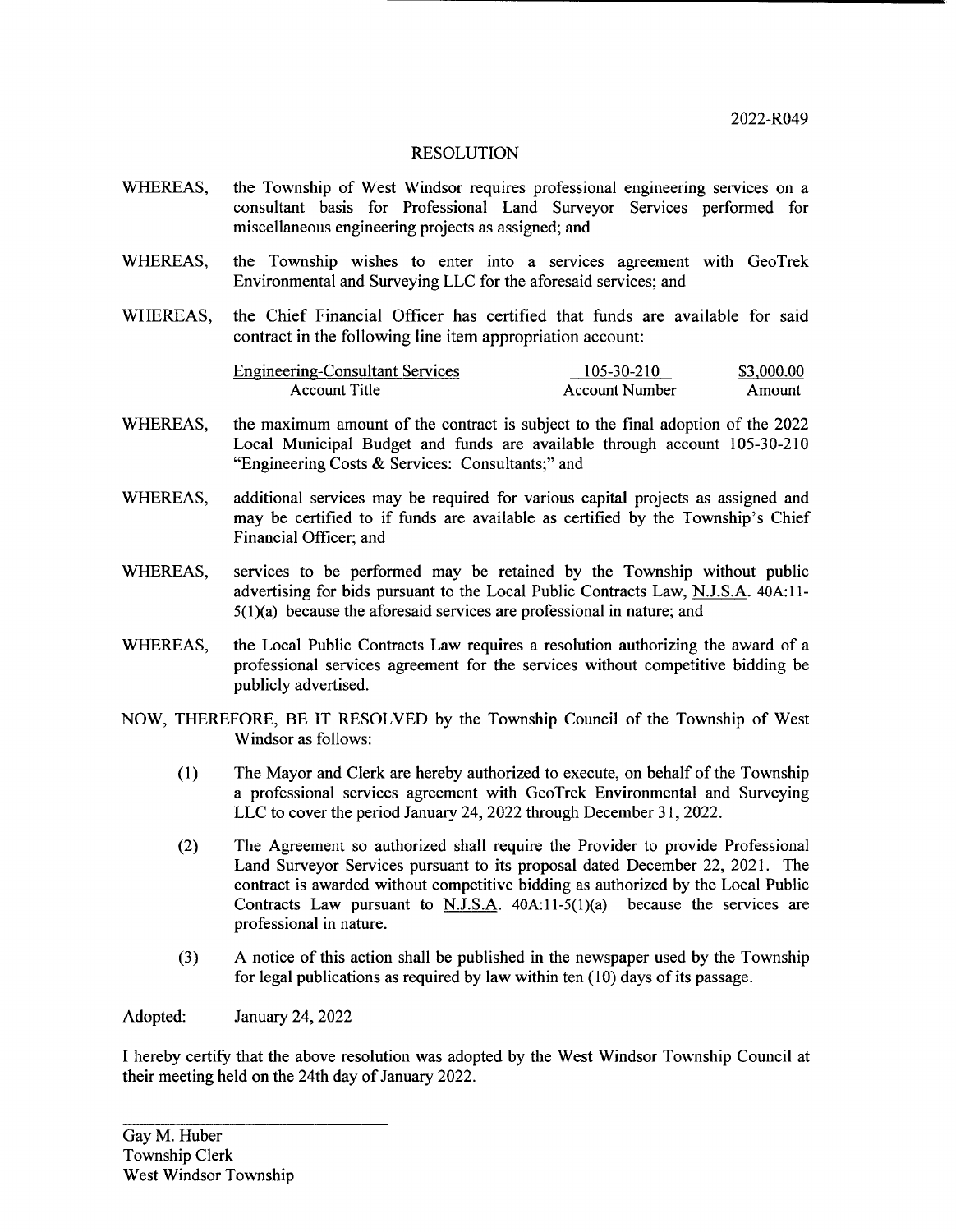- WHEREAS, the Township of West Windsor Police Division has the need on <sup>a</sup> timely basis to purchase technological goods or services utilizing State contracts; and
- WHEREAS, CDW-Government is an authorized vendor under NJ State Contract T3121; and
- WHEREAS, the Police Division needs to purchase licenses for Microsoft Office Pro software for workstations and servers connected on the Police Network from CDW-Government under NJ State Contract T3121 in the amount of \$16,172.00; and
- WHEREAS, the Chief Financial Officer has certified the availability of funds in the following account for this purchase:

Police – Acq. Of Office/Computer Equipment 405-2019-18-022 \$16,172.00

NOW, THEREFORE, BE IT RESOLVED, that the Township Council of the Township of West Windsor hereby authorizes the Business Administrator Marlena Schmid to purchase the above from CDW- Government for <sup>a</sup> total not to exceed of \$16, 172.00.

Adopted: January 24, 2022

I hereby certify that the above Resolution was adopted by the West Windsor Township Council at their meeting held on the 24th day of January, 2022.